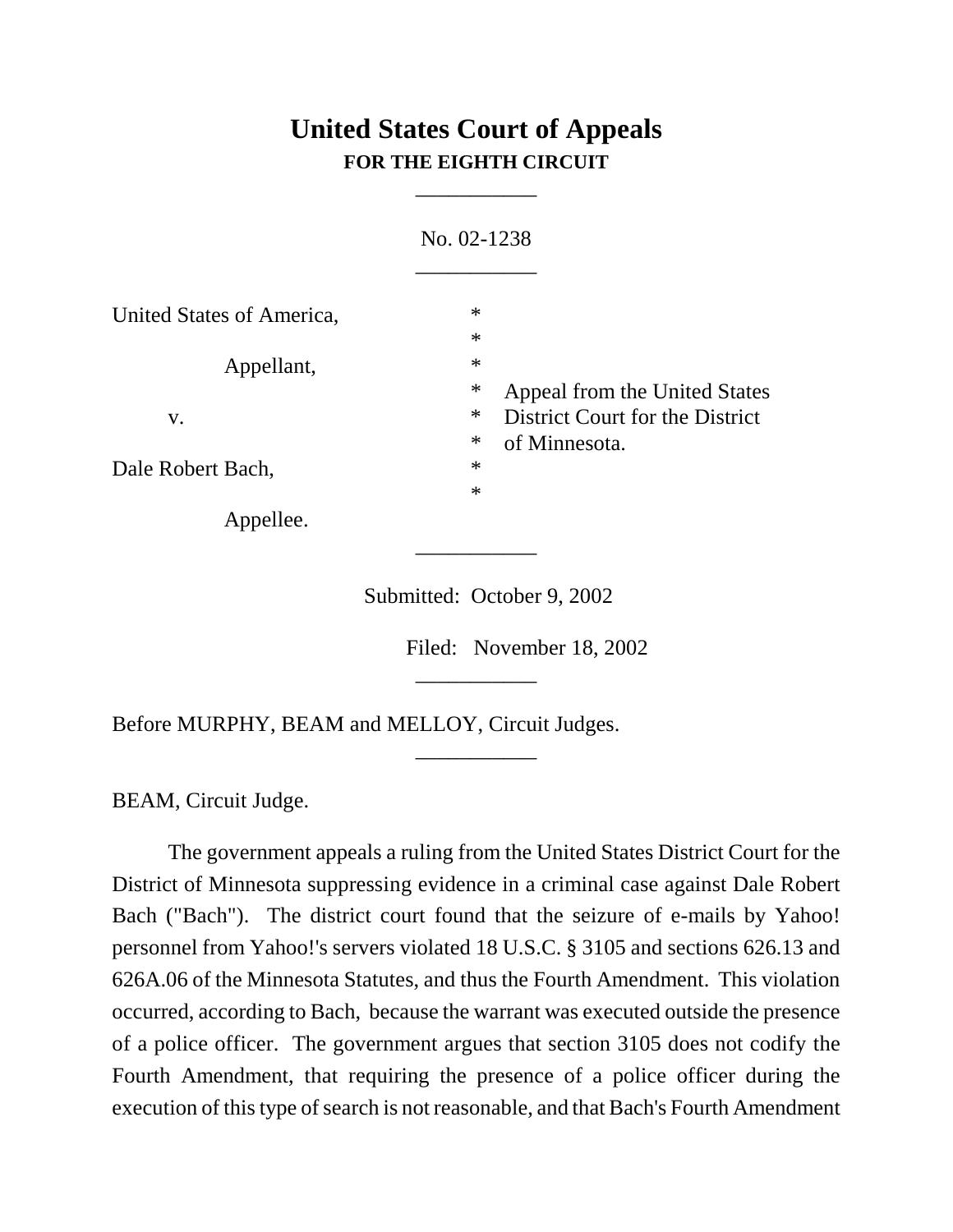rights were not violated by the search and seizure. We agree with the government and reverse.

## **I. BACKGROUND**

Sgt. Schaub of the St. Paul Police Department, a member of the Minnesota Internet Crimes Against Children Task Force ("MICAC"), was contacted by a mother ("DL") because of a document she retrieved from her family's computer. This document contained a partial log of a dialogue between her son ("AM"), who is a minor, and a party using the name "dlbch15." In the dialogue, "dlbch15" asked AM where to hide an object near AM's house and if AM wanted to see him again. When questioned about this dialogue, AM told law enforcement that it had occurred in a "chat room" on www.yahoo.com and that "dlbch15" was going to hide *Playboy* magazines for AM. AM said he had met "dlbch15" in person, but he denied any sexual contact between them.

Schaub investigated this incident, discovered that "dlbch15" was Bach and that he had been convicted of criminal sexual conduct in 1996. Eventually, Schaub obtained a state search warrant to retrieve from Yahoo! e-mails between the defendant and possible victims of criminal sexual conduct, as well as the Internet Protocol addresses connected to his account. Both the warrant itself and Schaub's affidavit indicated that the warrant could be faxed to Yahoo! in compliance with section 1524.2 of the California Penal Code. Schaub faxed the signed warrant to Yahoo!.

Yahoo! technicians retrieved all of the information from Bach's account at dlbch15@yahoo.com and AM's Yahoo! e-mail account. According to Yahoo!, when executing warrants, technicians do not selectively choose or review the contents of the named account. The information retrieved from Bach and AM's accounts was either loaded onto a zip disc or printed and sent to Schaub. E-mails recovered from Bach's account detail him exchanging pictures with other boys and meeting with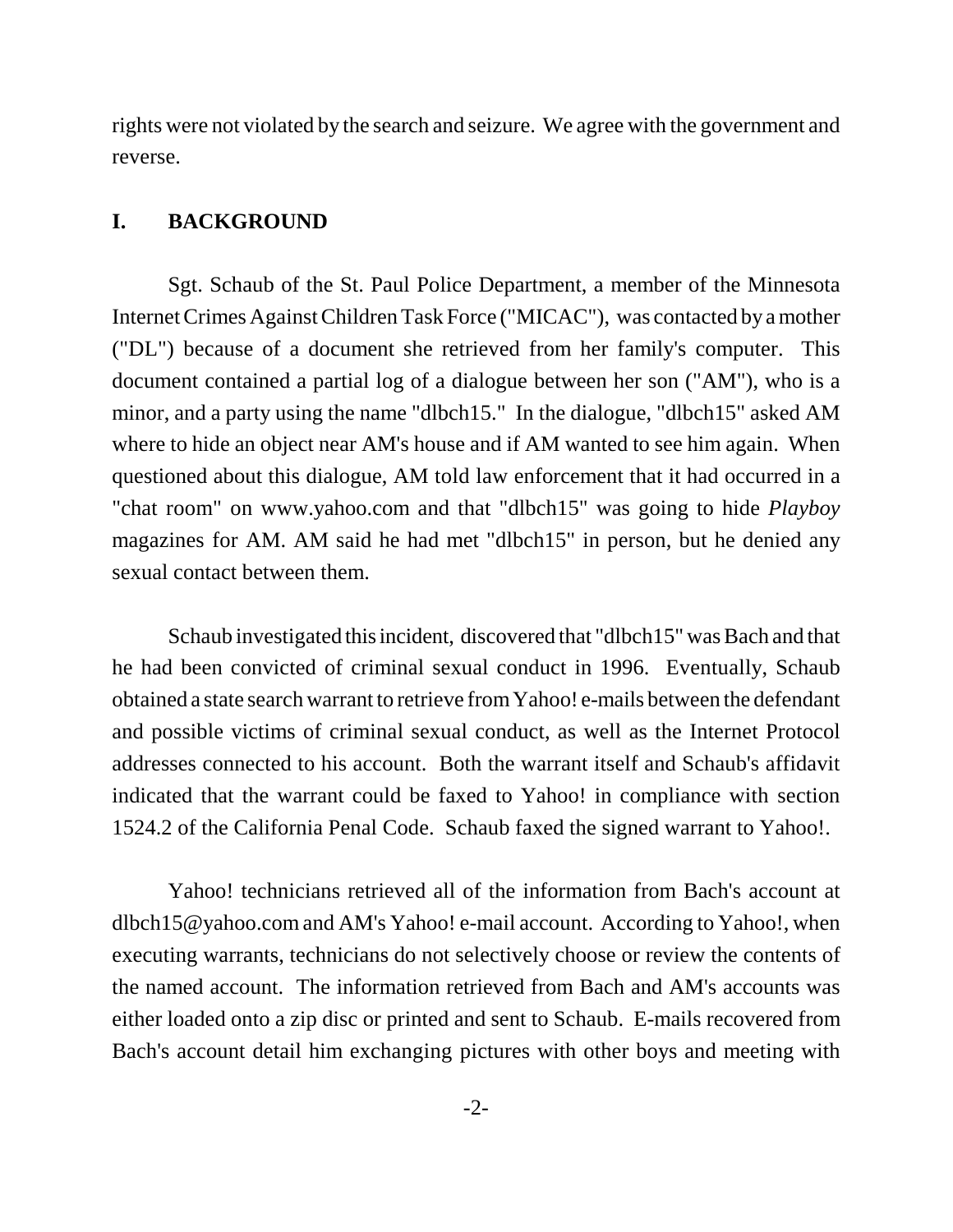them. One e-mail contained a picture of a naked boy. The information retrieved from Yahoo! also included Bach's address, date of birth, telephone number, and other screen names.

Investigators then obtained a search warrant for Bach's house, where they seized a computer, discs, a digital camera, and evidence of child pornography. Based on this information, and the information obtained from Yahoo!, Bach was indicted for possession, transmission, receipt, and manufacturing of child pornography in violation of 18 U.S.C. §§ 2252A(a)(1) and (2), 2252A(a)(5), 2252A(b)(2), 2252(a)(4),  $2252(a)(1)$  and (2),  $2252(b)(2)$ ,  $2251(a)$  and (d), and  $2253(a)$ . Bach moved to suppress the evidence seized from the execution of both warrants. The district court suppressed the information obtained from the warrant executed by Yahoo! (but not the information obtained from the subsequent search of his home) because an officer was not present during Yahoo's execution of the first warrant in violation of 18 U.S.C. § 3105 and sections 626.13 and 626A.06 of the Minnesota Statutes, both of which, according to the district court, codify the Fourth Amendment. The government appeals this ruling.

## **II. DISCUSSION**

We review the district court's conclusions of law de novo. United States v. Guevara-Martinez, 262 F.3d 751, 753 (8th Cir. 2001).

In allowing Yahoo! technicians to search Bach's e-mail outside the presence of law enforcement, MICAC (state officers) violated the provisions of 18 U.S.C. § 3105. However, section 3105 does not apply to these officers because this section applies only to federal officials, not state officials operating under a state search warrant. <u>See U.S. v. Appelquist</u>, 145 F.3d 976, 978 (8th Cir. 1998). It also appears that the state officers executing the search violated Minnesota Statute section 626.13. Even so, such a violation would not warrant suppression of the evidence gained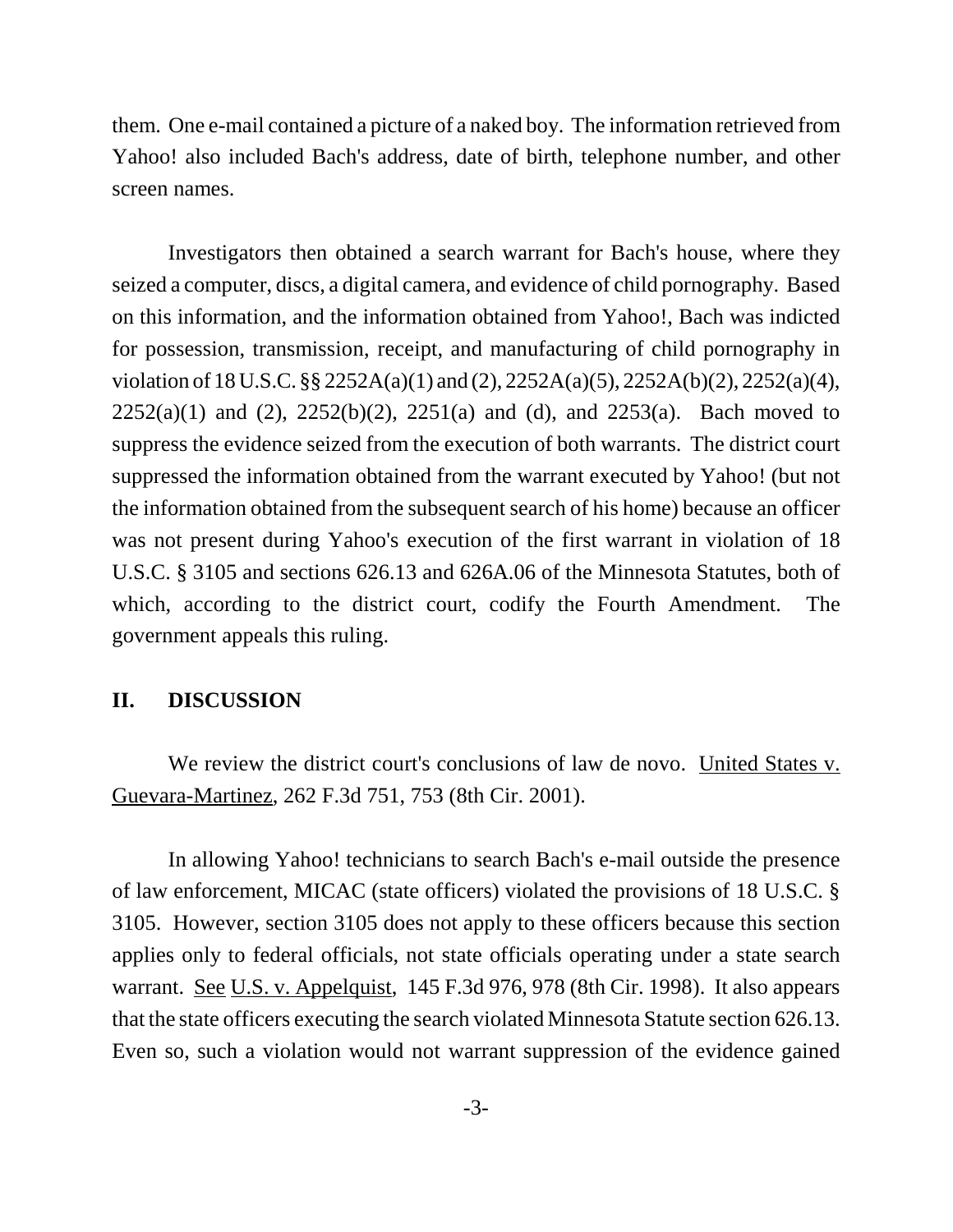because federal courts in a federal prosecution do not suppress evidence that is seized by state officers in violation of state law, so long as the search complied with the Fourth Amendment. United States v. Moore, 956 F.2d 843, 847 (8th Cir. 1992); Appelquist, 145 F.3d at 978. We disagree with the district court's determination that section 3105 codifies the Fourth Amendment's requirements for searches and seizures and agree with the Second Circuit that the inquiries under section 3105 and the Constitution are separate and distinct. Ayeni v. Mottola, 35 F.3d 680, 687 (2d Cir. 1994) (abrogated on other grounds, Wilson v. Layne, 526 U.S. 603, 618 (1999)). Thus the only question left for us to answer is whether the search violated the Fourth Amendment.

As a preliminary matter, we first note that in order to find a violation of the Fourth Amendment, there must be a legitimate expectation of privacy in the area searched and the items seized. Smith v. Maryland, 442 U.S. 735, 740 (1979). If there is no legitimate expectation of privacy, then there can be no Fourth Amendment violation. Id. While it is clear to this court that Congress intended to create a statutory expectation of privacy in e-mail files, it is less clear that an analogous expectation of privacy derives from the Constitution. Even though ordinarily we would need to determine whether there is a constitutional expectation of privacy in e-mail files in order to proceed, we decline to decide this issue because even if there is such an expectation, we find on other grounds that this particular search did not violate Bach's Fourth Amendment rights.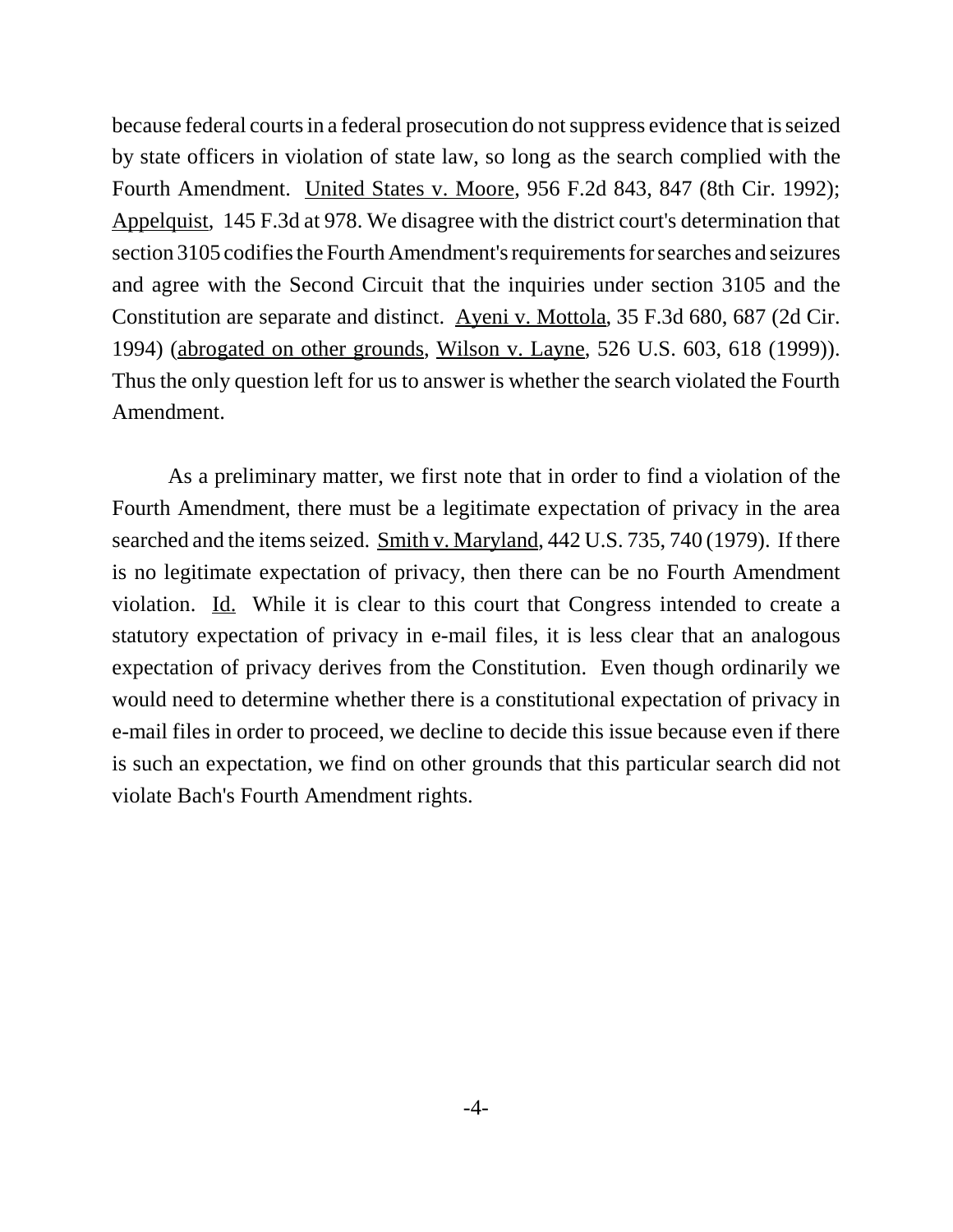Yahoo!'s execution of the search warrant in this case did not violate Bach's Fourth Amendment rights.<sup>1</sup> The Fourth Amendment does not explicitly require official presence during a warrant's execution, therefore it is not an automatic violation if no officer is present during a search. See Wilson v. Arkansas, 514 U.S. 927, 931, 934 (1995) (no automatic violation of the Fourth Amendment if officers do not adhere to the common law's "knock and announce" requirements, but rather a factor to be considered in judging the reasonableness of a search under the Fourth Amendment).

The Fourth Amendment is governed by a "reasonableness" standard. Ohio v. Robinette, 519 U.S. 33, 39 (1996). This standard is flexible and should not be read to mandate rigid rules that ignore countervailing law enforcement interests. United States v. Murphy, 69 F.3d 237, 243 (8th Cir. 1995). Official presence should simply be one of many factors considered in determining the reasonableness of the execution of a search warrant. See Wilson, 514 U.S. at 927. Other relevant factors are the scope of the warrant, the behavior of the searching agents, the conditions where the search was conducted, and the nature of the evidence being sought. United States v. Schandl, 947 F.2d 462, 465 (11th Cir. 1991). If a practice "'substantially increase[s] the time required to conduct the search, thereby aggravating the intrusiveness of the search," then it may be reasonable to avoid that practice. Id. at 466 (quoting United States v. Wuagneux, 683 F.2d 1343, 1352 (11th Cir. 1982)).

<sup>&</sup>lt;sup>1</sup>We analyze this case under the search warrant standard, not under the subpoena standard. While warrants for electronic data are often served like subpoenas (via fax), Congress called them warrants and we find that Congress intended them to be treated as warrants. 18 U.S.C. § 2703(b)(1)(A). Additionally, since the search warrant standard is more stringent than the subpoena standard, and since we find the search passes muster under warrant requirements, we find it appropriate to analyze the case under the warrant standard. In re Subpoena Duces Tecum, 228 F.3d 341, 346-47 (4th Cir. 2000).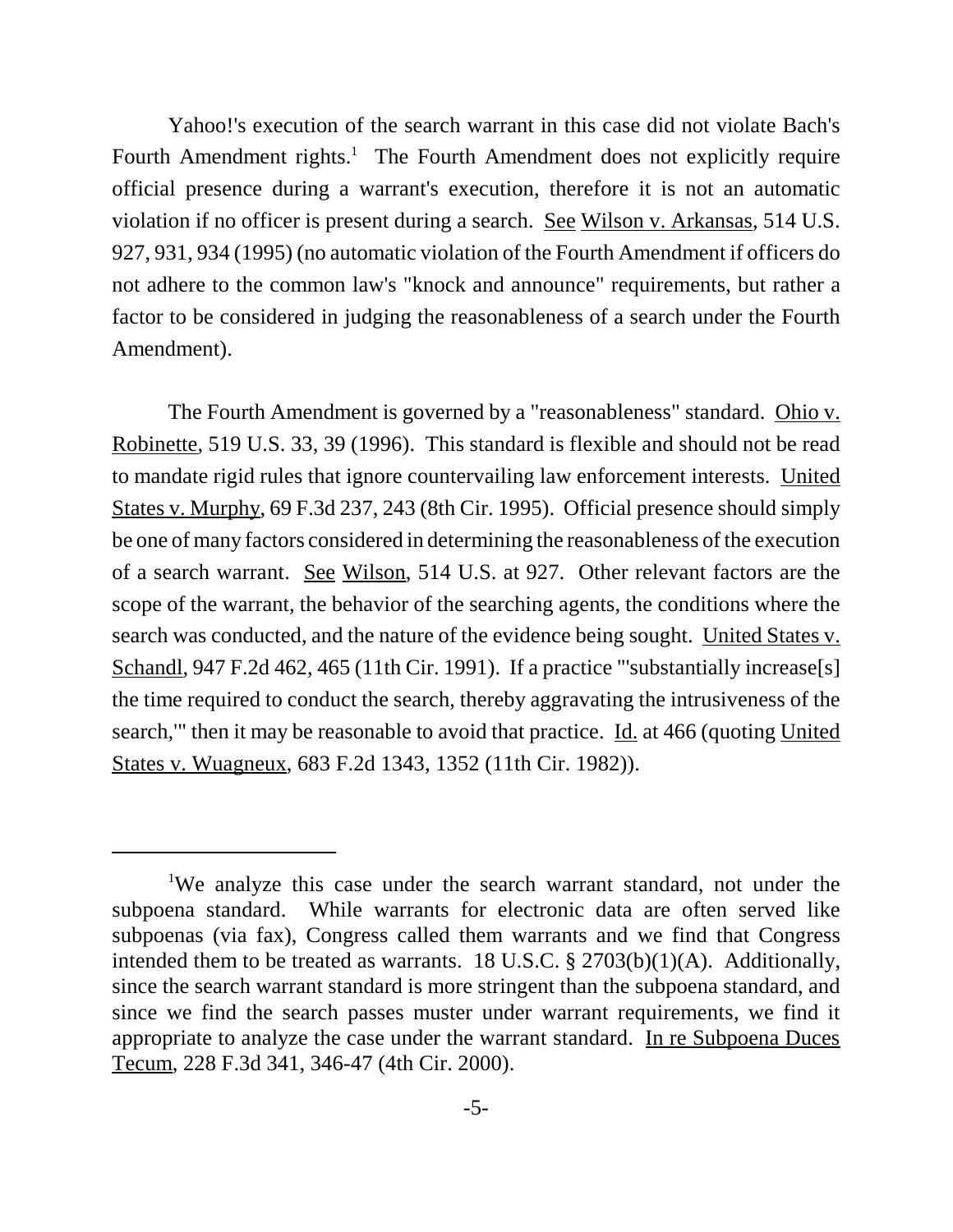Civilian searches are sometimes more reasonable than searches by officers. Harris v. State, 401 S.E.2d 263, 266 (Ga. 1991) (stating that a dentist may execute a search warrant for dental X-rays and impressions); Schalk v. State, 767 S.W.2d 441, 454 (Tex. App. 1988) (providing that a search by a civilian software expert more reasonable than search by an officer because the officer lacked knowledge to differentiate a trade secret from a legitimate computer software program), cert. denied, 503 U.S. 1006 (1992); State v. Kern, 914 P.2d 114, 117-18 (Wash. Ct. App. 1996) (indicating that it is reasonable to delegate search of bank records to bank employees, even when police officer was not present during the search). Civilian searches outside the presence of police may also increase the amount of privacy retained by the individual during the search. See Rodriques v. Furtado, 575 N.E.2d 1124 (Mass. 1991) (body cavity search done outside presence of officers); Commonwealth v. Sbordone, 678 N.E.2d 1184, 1190, n.11 (Mass. 1997).

We consider several factors in this case to determine whether the search and seizure of Bach's e-mail from Yahoo!'s server by Yahoo! technicians violated Bach's Fourth Amendment rights, including the fact that no warrant was physically "served," no persons or premises were searched in the traditional sense, and there was no confrontation between Yahoo! technicians and Bach. See United States v. Mountain States Tel. & Tel. Co., 616 F.2d 1122, 1130 (9th Cir. 1980) (utilizing these same factors to determine that a phone company can execute a Federal Rule of Criminal Procedure 41 warrant). Other factors crucial to our decision include: (1) the actual physical presence of an officer would not have aided the search (in fact may have hindered it); (2) the technical expertise of Yahoo!'s technicians far outweighs that of the officers; (3) the items "seized" were located on Yahoo!'s property; (4) there was a warrant signed by a judge authorizing the search; and (5) the officers complied with the provisions of the Electronic Communications Privacy Act, 18 U.S.C. § 2701. All of these factors weigh in favor of the government and we therefore find that the search was constitutional under the Fourth Amendment's reasonableness standard.